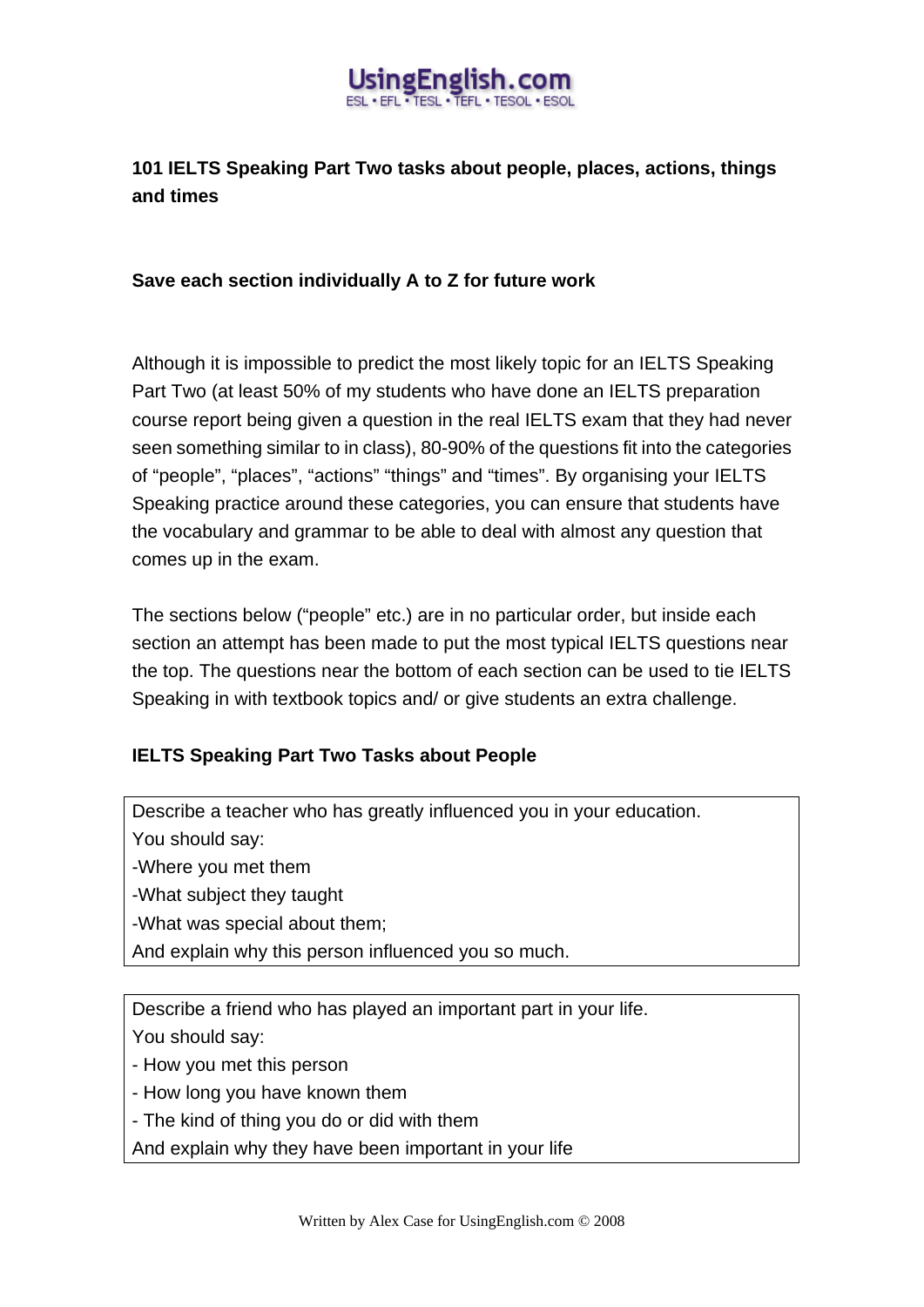## king Fnglish **ESL · EFL · TESL · TEFL · TESOL**

Describe one of your relatives

You should say:

- What that person looks like
- What that person's character is like
- What they are doing at the moment

And say which other relative of yours they are most similar to

Describe a friend that you often spend time with:

You should say:

- How often you see this friend
- Where you usually go together
- What things you do together
- And say why you like spending time with this person

Describe a classmate, colleague or acquaintance

You should say:

- How well you know them
- When and how you first met them
- How long you have been working or studying together

And say whether you think you will get to know that person better in the future or not, and why

Describe a friend you have had or had for a long time You should say:

- How you met
- What things you do or did together
- What things you have or had in common

And say why you think your friendship lasted a long time

Describe a classmate or colleague you often meet. You should say:

- Where you usually meet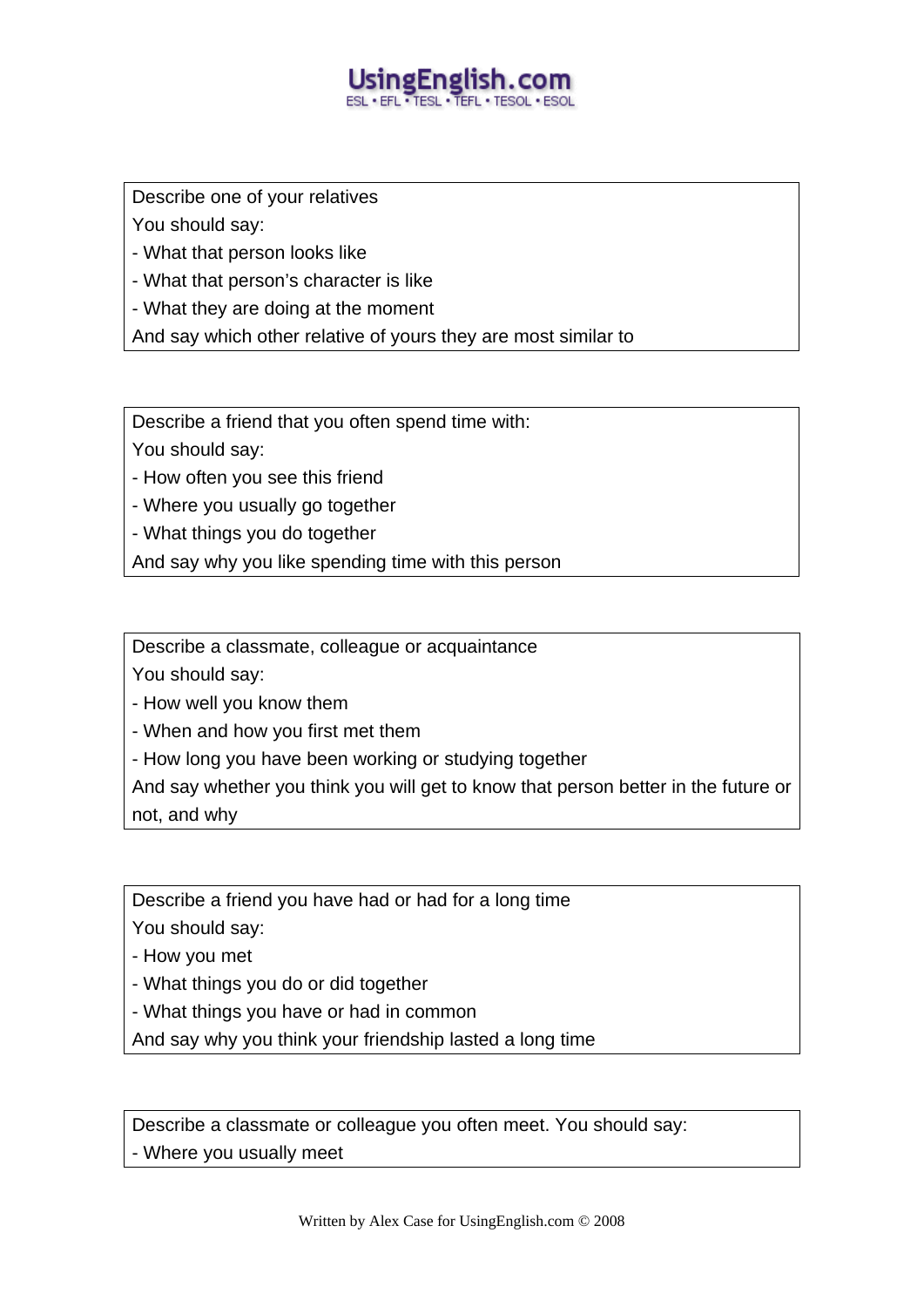## ingEnglish . TESL . TEFL . TESOL . E

- When you first met
- What topics you usually talk about
- And say why you often meet

Describe a classmate you had at a previous school.

You should mention:

- What that person looked like
- What that person's personality was like
- What things that person liked doing

And say how that person was different to you

Describe a sportsman you know or know about.

You should say:

- What that person is like

- What sport they play

- How they reached their present position in that sport

And say if you think there is something special about that sportsman or not, and why

Describe someone you know or know about who has an interesting or unusual iob.

You should say:

- What that person is like
- What that person's job
- What you think is interesting or unusual about that person's job
- And say if you think that person's personality suits that job or not, and why

Describe someone you know or know about who has an unusual hobby. You should mention:

- What the hobby is
- What is unusual about that hobby
- Why you think that person has that hobby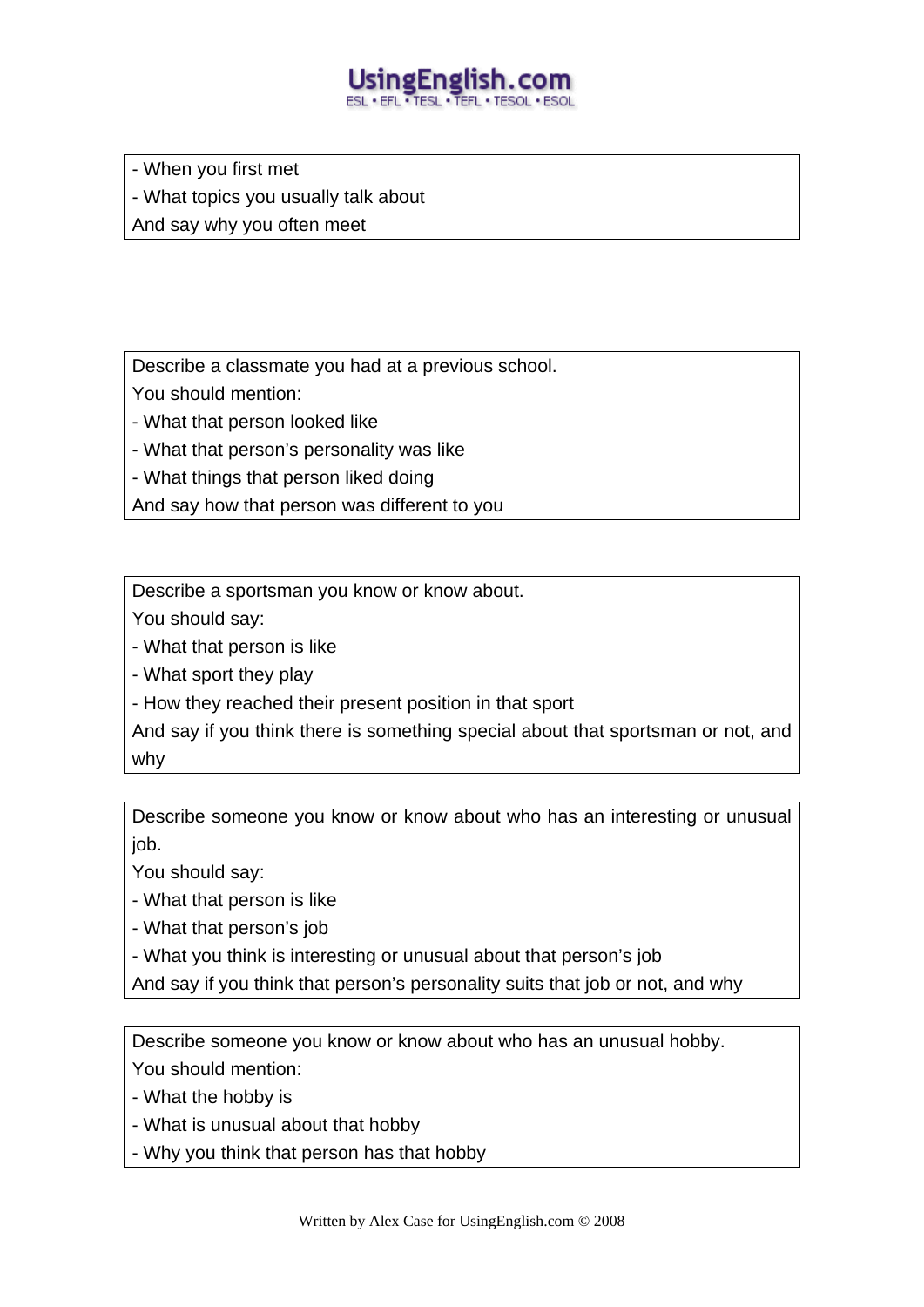# ingEnglish

#### And say what kind of person you think would also like that hobby, and why

Describe a young child you know or know about.

You should say:

- What he or she looks like
- What he or she likes doing
- How that person has changed

And say what you think they might do in the future, and why

Describe someone who is well known in your town, area or country.

- You should say:
- What they look like
- What they do
- Why they are well known
- And say whether you would like to have this person's life or not, and why

Describe a musician, singer or other artist you like or know about.

You should say:

- What kind of thing they make
- How long they have been working
- How they are different from other artists

And say whether you like this person's work or not, and why

Describe a famous person you have met or know about

You should say:

- How famous that person is
- Why that person is famous
- What they are doing now

And say if you think they will become more or less famous in the future, and why

Describe an historical figure who you know about

You should say:

- Why they are famous or important
- What they did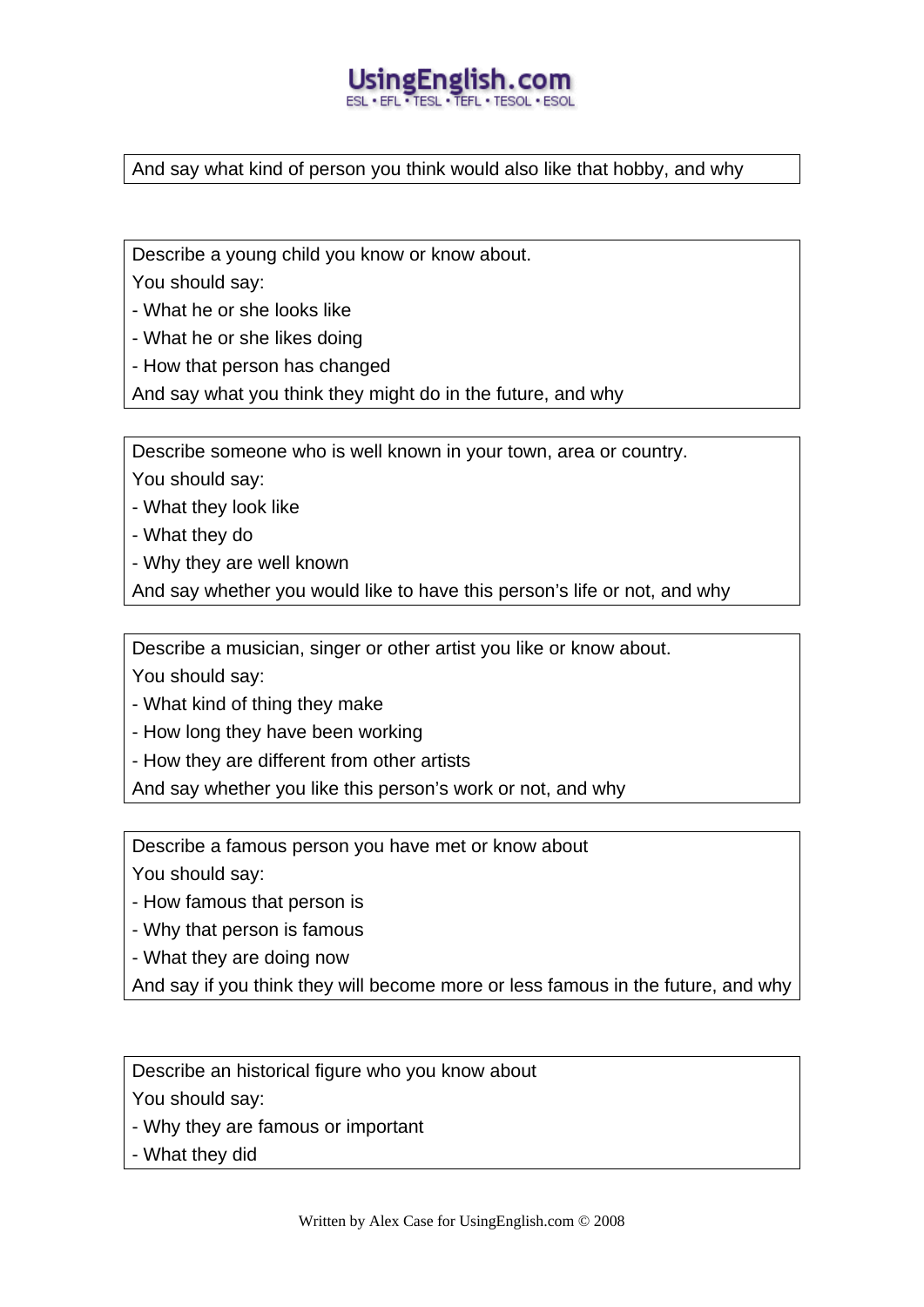- When they lived

And say if you think they have a good reputation now or not, and why

Describe someone you know or know about who is particularly skilful at something.

You should explain:

- What that person's skill is
- What that person needs to be able to do to do that thing well
- How you think that person learnt that skill
- And say if you think you could pick up the same skill or not, and why

Describe someone you know or know about who has a lot of responsibility. You should say:

- What that person is like
- What kind of responsibility that person has
- How well that person deals with his or her responsibilities
- And say if you would like to have the same responsibilities or not, and why

Describe someone who is your hero, is the hero of someone you know, or is a hero of many people.

You should mention:

- What that person is like
- Why that person is a hero
- How that person is different from other people

And say if you think that person likes being thought of as a hero or not, and why

Describe someone you used to play with when you were younger.

You should say:

- What that person was like
- What kind of games you used to play
- Where you used to play

And say if you are still in touch with that person or not, and why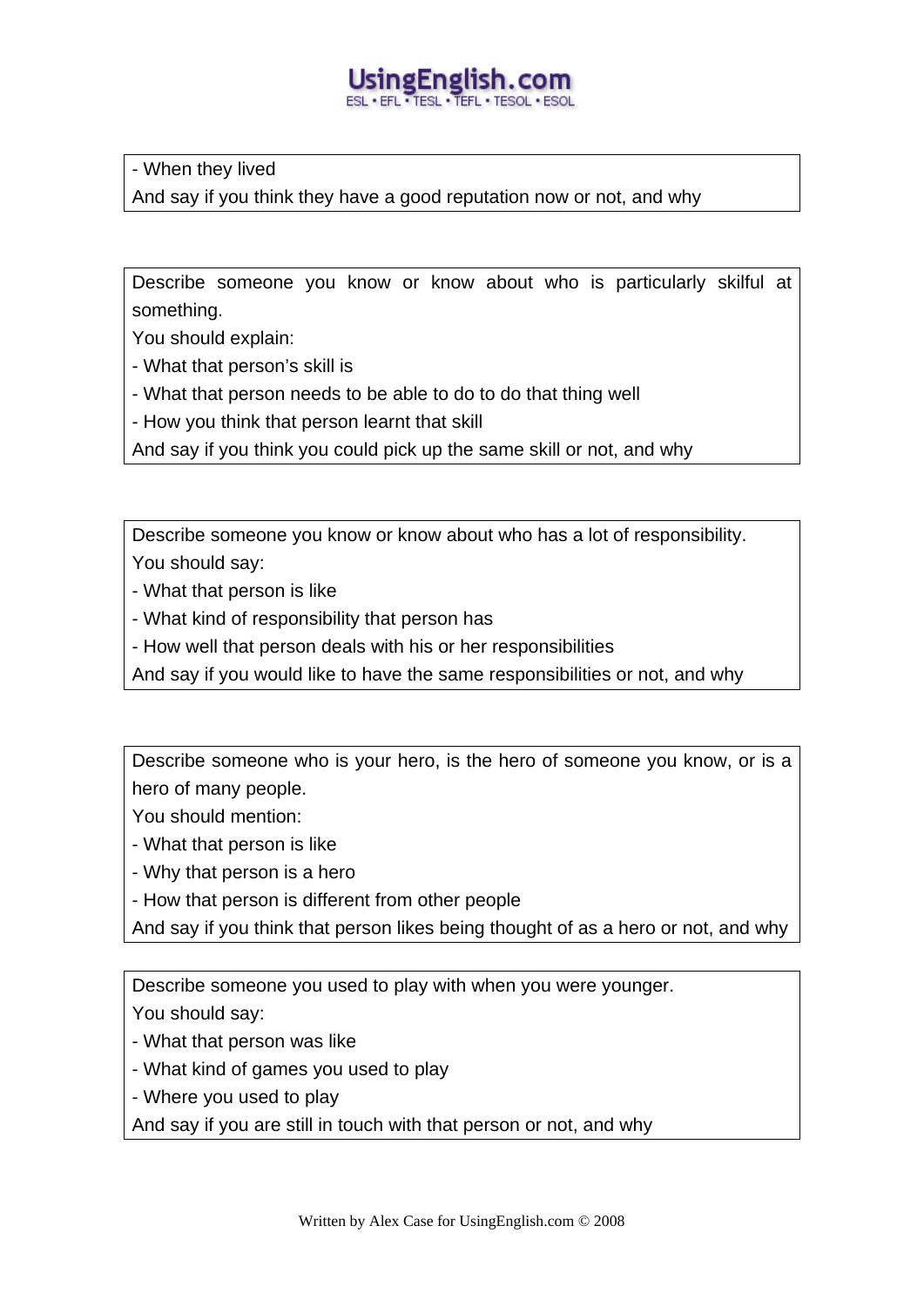## UsingEnglish.co ESL · EFL · TESL · TEFL · TESOL · ES

Describe someone you know or know about who does his or her job well. You should say:

- What job that person does

- Where they work

- Why you think they do their job well

And say whether you think you could do that job well or not, and why

Describe an old person you know or know about.

You should mention:

- What that person looks like

- What he or she likes doing

- How that person has changed since they were younger

And say if you think that person is happy to be that age or not, and why

Describe someone who looked after you when you were younger.

You should mention:

- What that person was like

- How old you were when they looked after you

- What things they used to do with you

And say if you would look after a child the same way or not, and why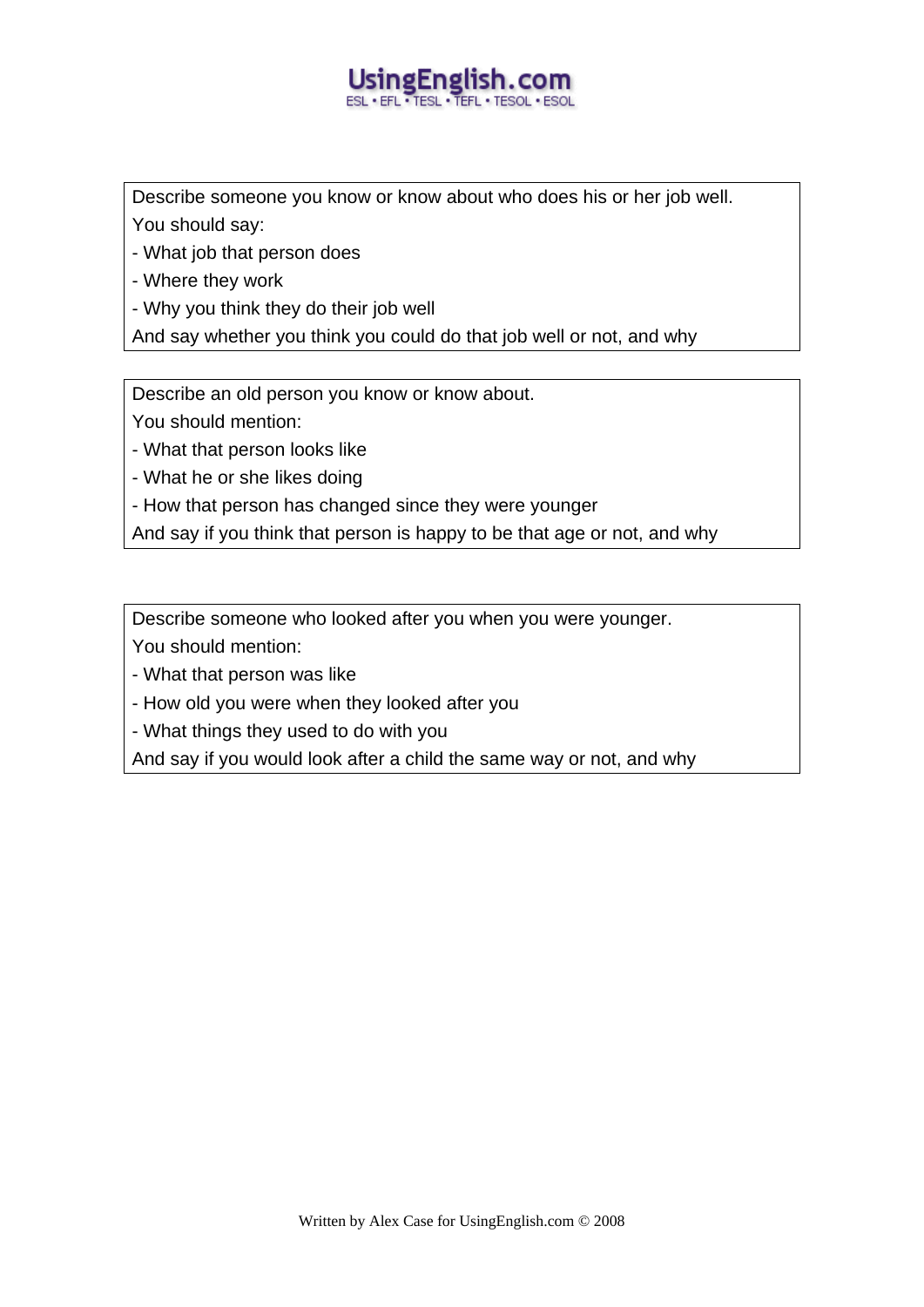

## **IELTS Speaking Part Two Tasks about Places**

Describe a classroom that you study or have studied in. You should say:

- What it looks like
- What the good things about it are
- What the bad things about it are

And explain how it compares to other classrooms you have studied in before or since

Describe a room in the place you are living now

You should say:

- What it looks like

- What you usually use it for
- What things are in it
- And say what you would change about that room if you could

Describe a place you have lived in or are living now

You should say:

- Where it is
- What are the good things about it
- What are the bad things about it

And say where you would like to live if you didn't live there

Describe a city, town or village you know well

You should say:

- Where it is
- What it looks like
- What kind of people live there

And say if you think it is a good place to live or not, and why

Describe a building that has made an impression on you.

You should say:

- What it looks like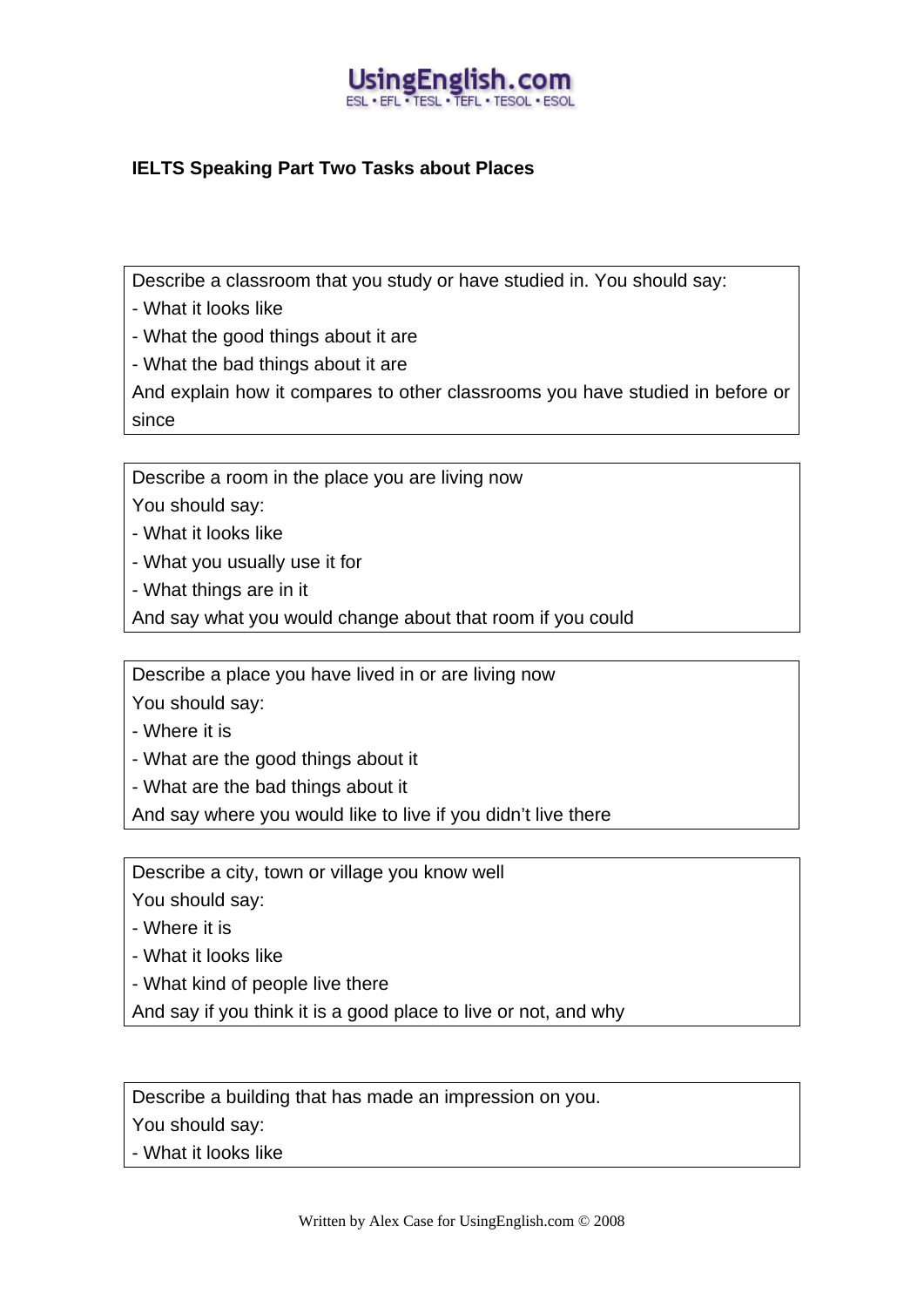## UsingEnglish.cor . TESL . TEFL . TESOL . ES

- Where it is
- What it is used for

And say if you like that building or not and why

Describe a building, view or natural feature that impressed you.

- You should say:
- What kind of place it is
- Where it is
- Why it impressed you

And say whether you think you will go there again or not, and why

Describe a workplace you have worked in or know about

- You should say:
- What the building is like
- What facilities it has
- What things there are in the local area

And say if you think it is a good place to work or not, and why

Describe a school that you are studying or have studied in

You should say:

- Where it is
- What it looks like
- What facilities it has

And say if you think it is a good school building or not, and why

Describe a famous building you have seen or know about You should say:

- What it looks like
- What it is used for
- Why it is famous

And say whether you would like to live in or near this building or not, and why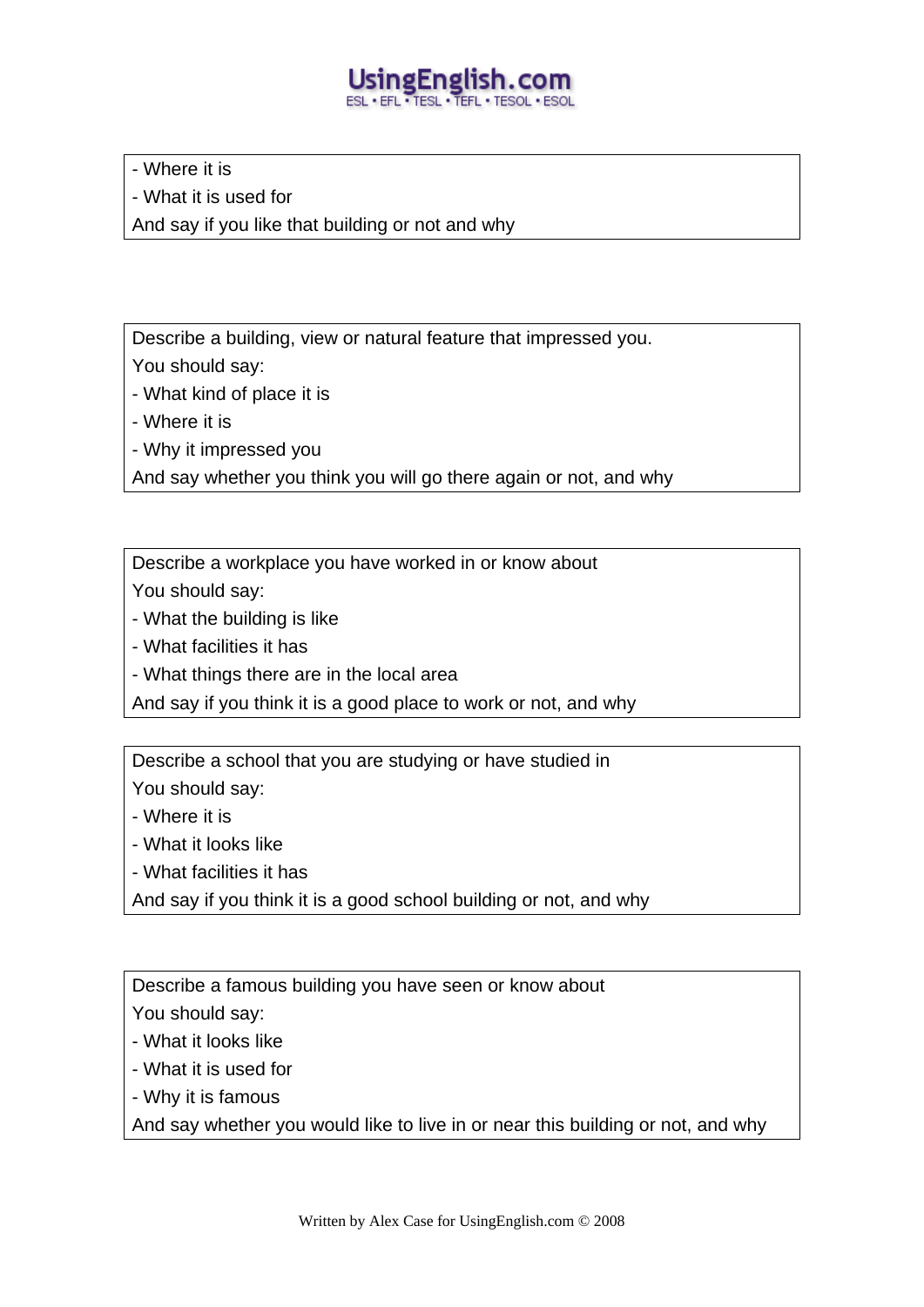Describe a place you often go in your free time

You should say:

- Where it is

- Who you go with

- What you do there

And say how you feel when you are there and after you leave

JsingEnglish ESL · EFL · TESL · TEFL · TESOL · ES

Describe a place you often go. You should say:

- How often you go there

- Why you go there

- What you do there

And say if you enjoy going there or not, and why

Talk about somewhere foreign tourists would enjoy going in your town or country. You should say:

- Why you think that place would be interesting or enjoyable

- What people can do there

- How long you would recommend staying there

And say whether many foreign tourists do visit that place or not, and why

Describe a place that you think is relaxing.

You should explain:

- What kind of place it is

- What you do there

- Why you think it is relaxing

And say whether you think most other people would think that place is relaxing or not, and why

Describe a place which you think is beautiful. You should explain:

- What that place is like

- How you can get there from here

- What kind of people usually go there

And say why you think it is beautiful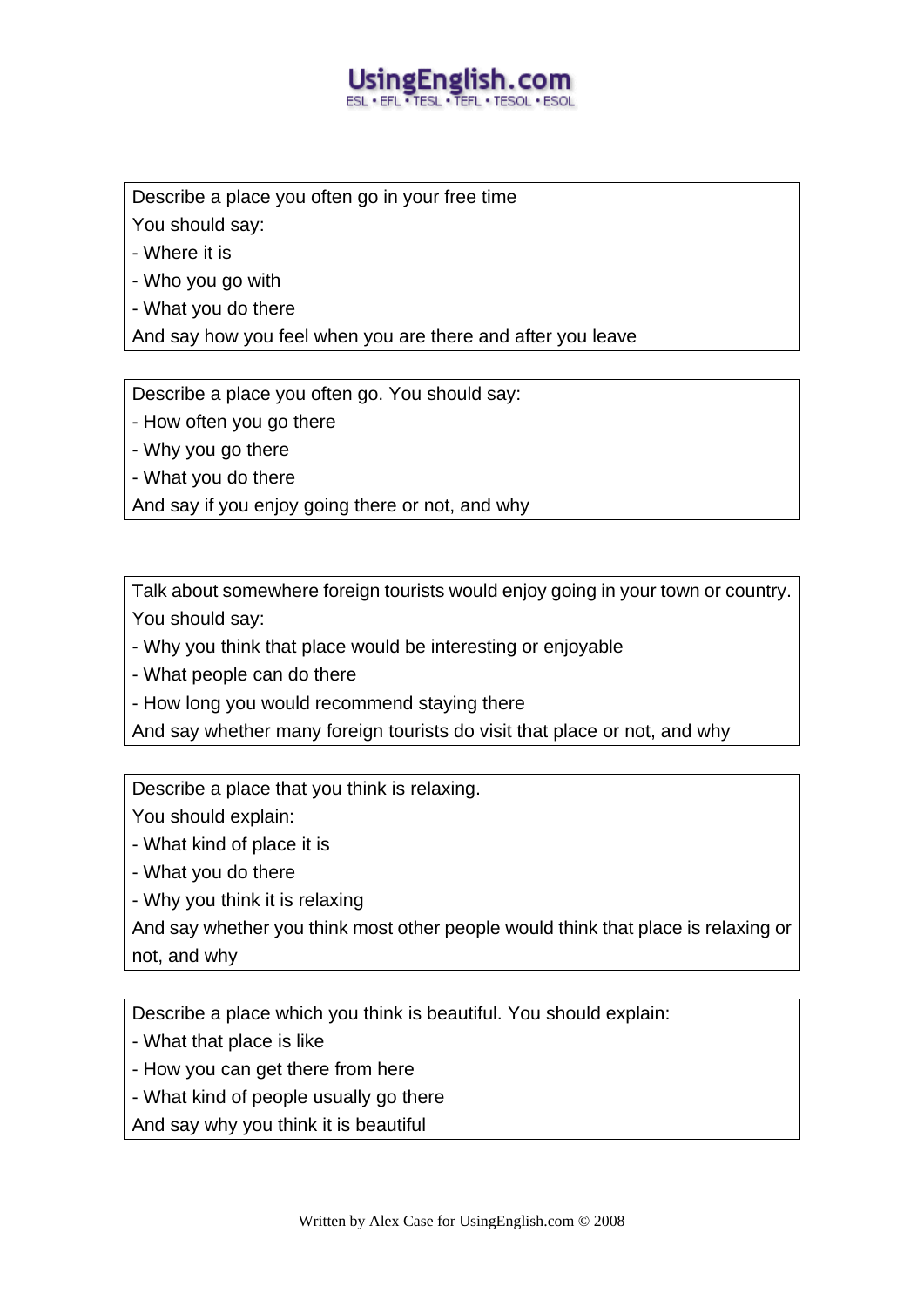Talk about a place you have stayed in on holiday. You should say:

- How you chose that place

- How long you stayed there

- What the advantages and disadvantages of that place were

And say whether you would like to stay in a similar place in the future or not, and why

kingFnglish ESL · EFL · TESL · TEFL · TESOL · ES

Describe an historical place you have been to

You should say:

- What kind of place it is

- What it looks like

- Where it is

And explain something about the history of the place

Describe a famous natural feature that you have seen or know about:

You should say:

- Where it is

- What kind of place it is surrounded by

- What it looks like

And say why it is famous

Talk about a foreign country or other distant place you have been to on holiday. You should say

-Where that place is

-Why it is a good place to go on holiday

- What things there are to do there

And say whether you think you will go there again in the near future or not, and why

Talk about a foreign country you are interested in but have never been to.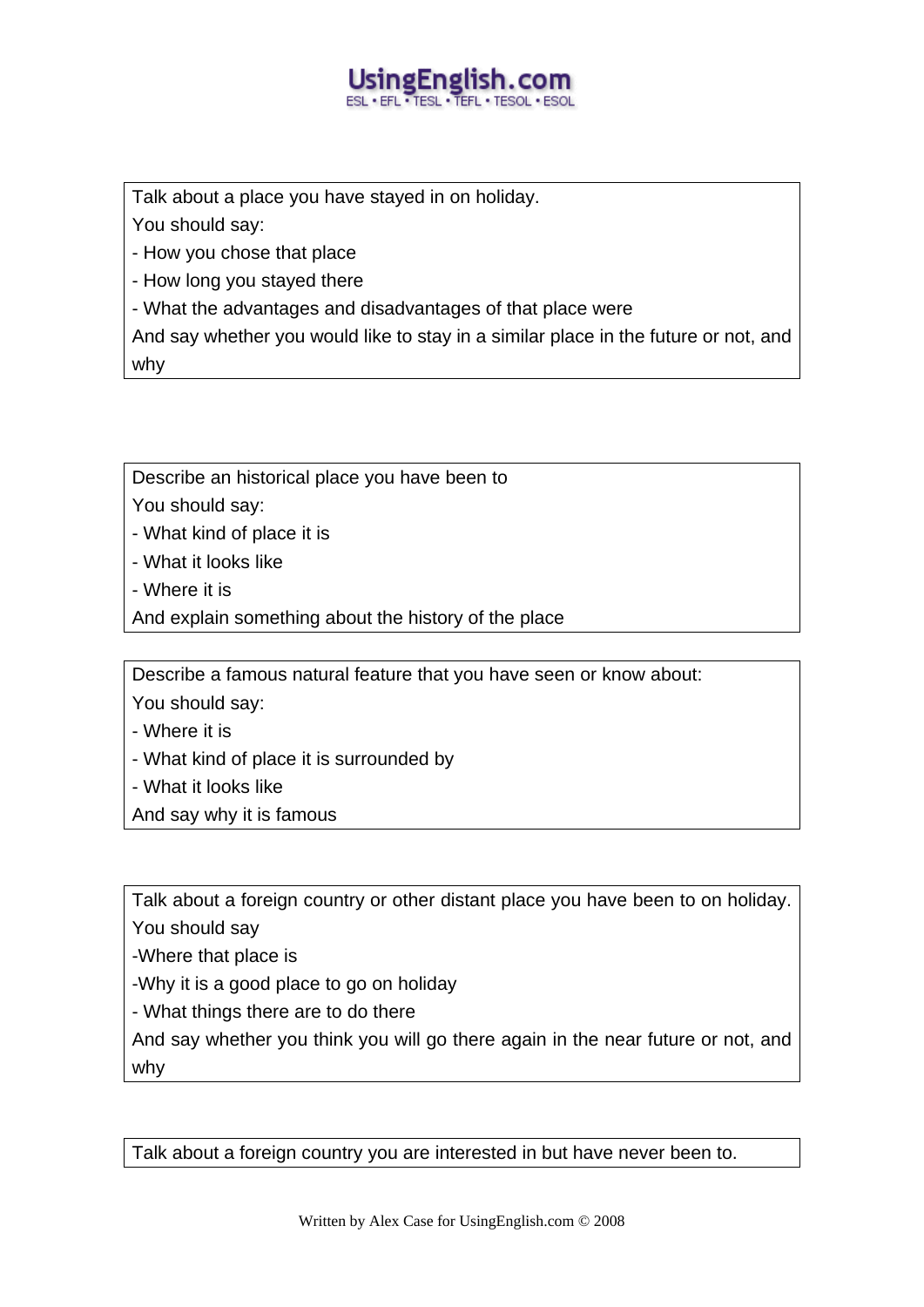## ingEnglish TESL . TEEL . TESOL

You should say:

- What you would like to do there
- What you think that place will be like
- How you first became interested in that place

And say if that place is popular with tourists from your country or not, and why

Talk about a place in your country you have never been to but would like to visit You should say:

- Why you have never visited that place
- Why you would like to go there
- What you would like to do there

And say if you think most people would enjoy going to that place or not, and why

Talk about a day trip you have been on from your hometown or the place you are living now.

You should say:

- Where you went

- How you travelled

- How you had heard about that place

And say whether you would like to go to a similar place next weekend or not, and why

Describe a store in your hometown or the place you are living now. You should say:

- How to get there from your house or flat

- What things they stock
- What things most people buy there
- And say whether that is one of the places you often go shopping or not, and why

Describe some countryside near your hometown or the place where you are living now. You should say:

- What it is like
- What people usually do there
- How you can get there from the place you are living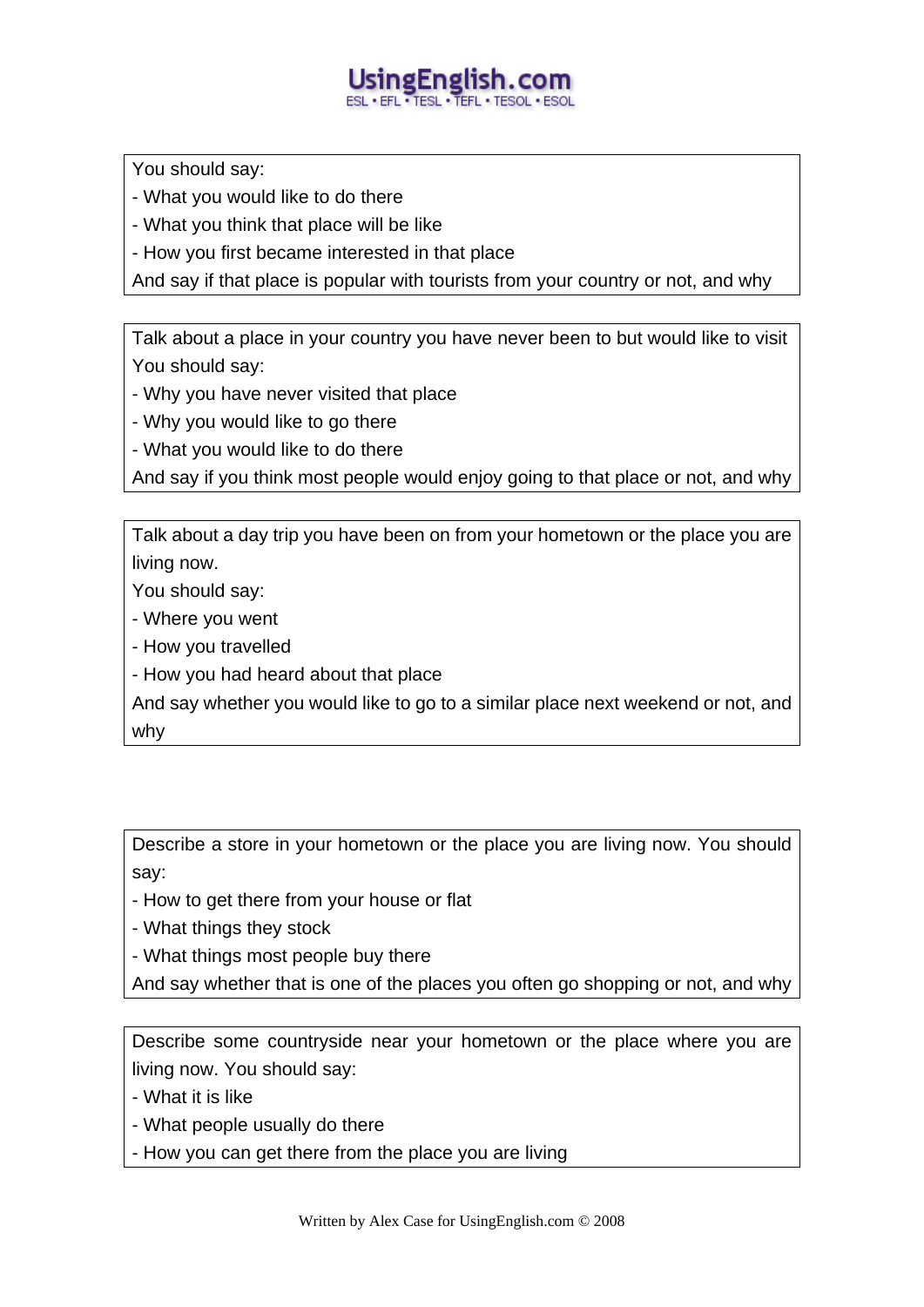# ingFnglish

And say if you would like to visit that place soon or not, and why

Describe a park or other green space in your hometown or near where you are living at the moment.

You should say:

- How to get there from your house or flat
- What it is like
- What you can do there

And say if many people go to that place or not, and why

Describe a long distance journey you have been on. You should say

-Where you went

-What kind or kinds of transport you used

- What the good things and bad things about the journey were

And say whether you would like to go on the same journey again and why

Describe a place you want to go but have never been

You should say:

- Why you want to go there

- What things you could do there

- How you first heard about it

And say if you think you will go there soon or not, and why

Describe a place you often went as a child

You should say:

- How often you went there
- Why you went there
- What you did there
- And say if you go there less often nowadays, and why

Describe your perfect workplace. You should say:

- What the interior would be look
- What facilities it would have
- What the local area would be like

And say if you think you will ever work in a place like that or not, and why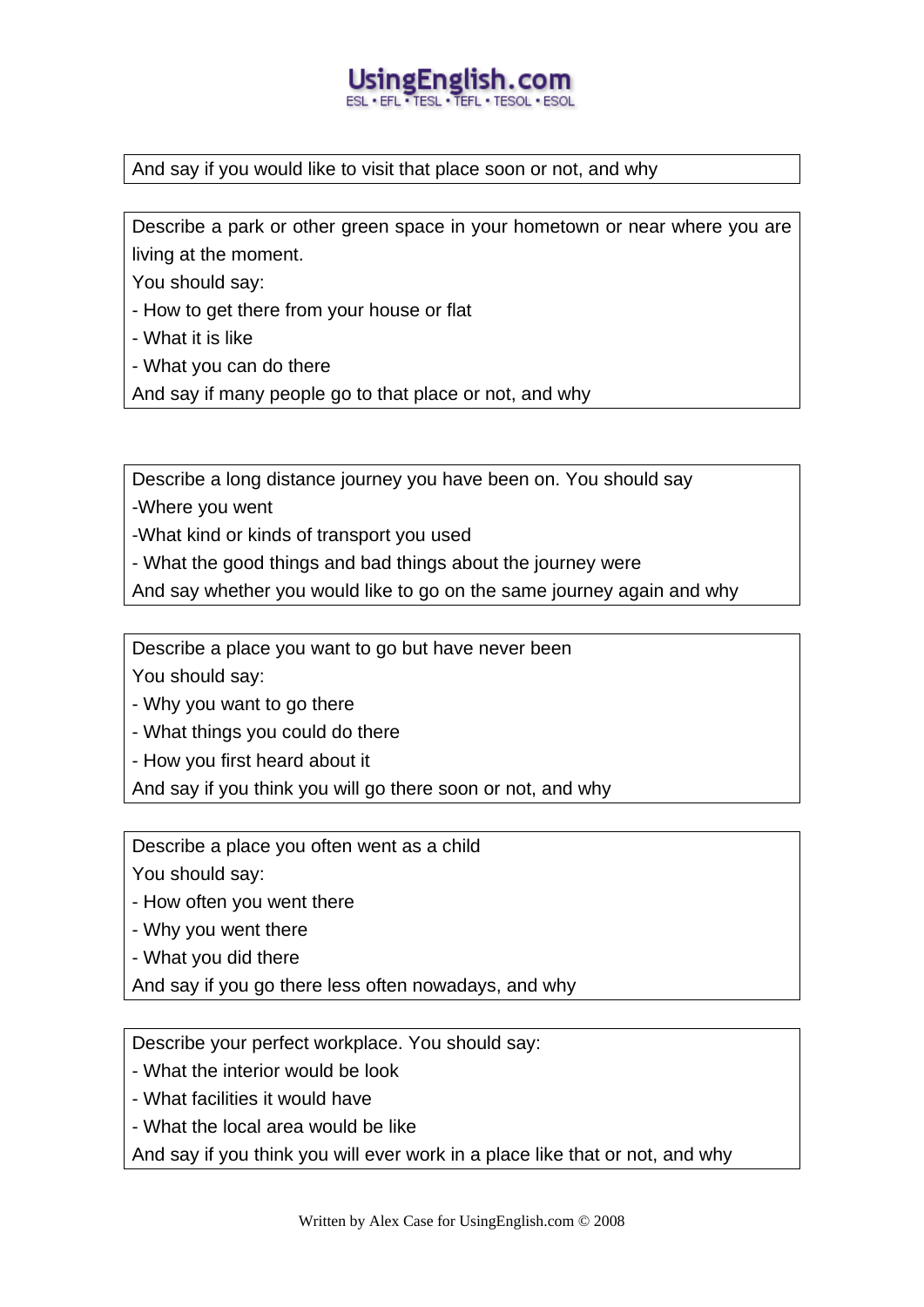#### UsingEnglish.co ESL · EFL · TESL · TEFL · TESOL · ES

Describe the first place house or flat you remember living in. You should say:

- How old you were when you remember being there

- What you remember best about the place

- What the good things and bad things about that place were

And say how that place compares to other places you have lived or stayed in

Describe a place that you have only been to once in your life.

You should say:

- Where it was
- Why you went there
- What you did there

And say if you think you will go there again someday or not, and why

Describe a place that your parents took you to. You should explain:

- What sort of place it was
- How you got there
- Why your parents took you there

And say whether you would take your own children to a place like that or not, and why

Talk about your next trip abroad.

You should say:

- Where you are going or would like to go
- What you want to do there
- What souvenirs you would like to bring back

And say whether you think your next trip overseas will be as you would like it to be or not, and why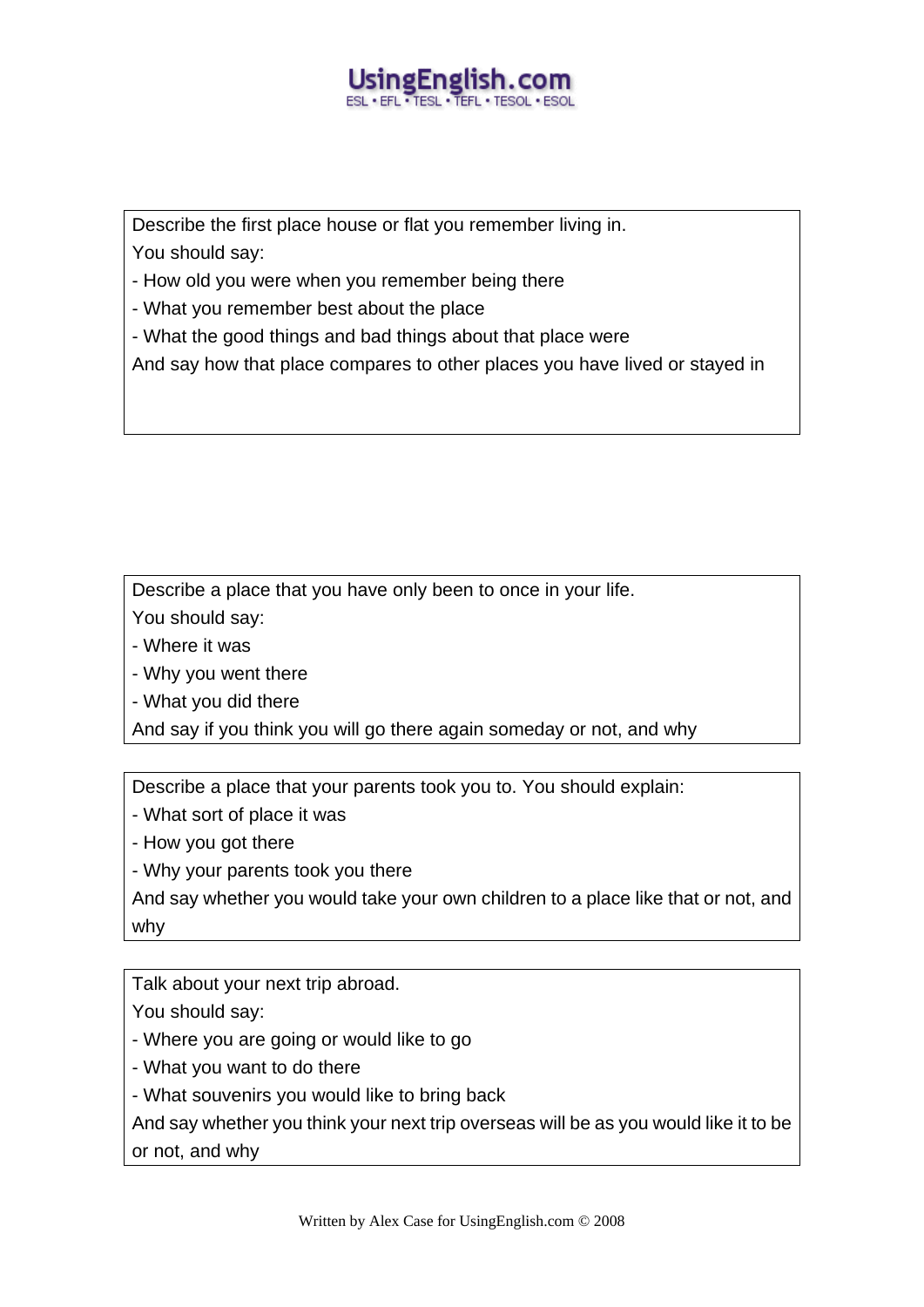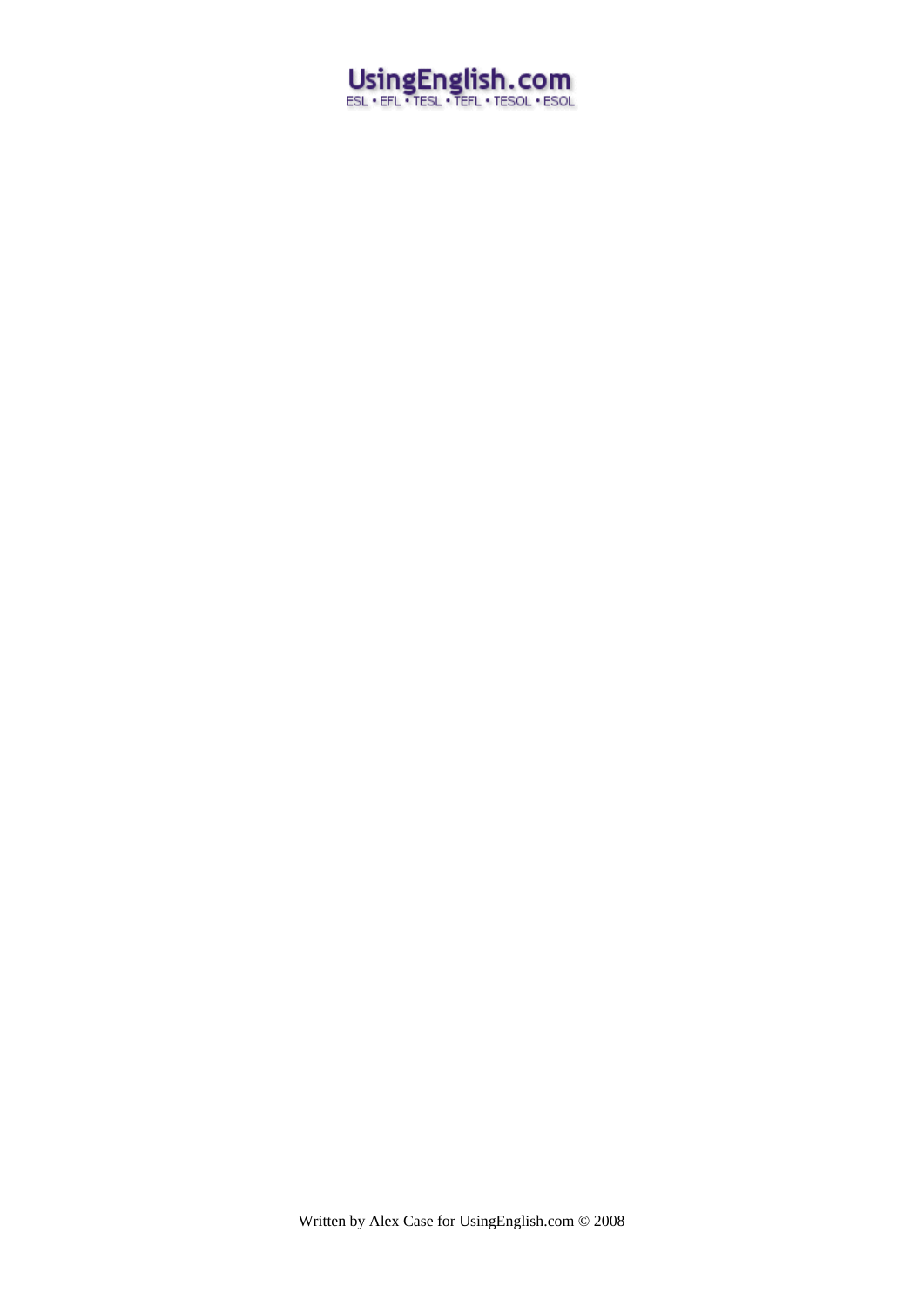

## **IELTS Speaking Part Two Tasks about Actions**

Describe one thing that you have to do regularly in your work or studies. You should say:

- How often you do it

- How good you are at this thing

- What you need to do in order to do this thing well

And say if you think most people would enjoy doing that thing or not, and why

Talk about a job you would like to do in the future.

You should say:

- What people have to do in that job

- Why you are interested in that job

- If there are any disadvantages or difficulties to doing that job

And say if you think you will be good at that job or not, and why

Talk about a subject you would like to study in the future.

You should say:

- What you need to study as part of that subject

- Where you can study it

- What you think the most difficult things about that subject would be

And say if you think studying that subject will be useful in your future life or not, and why

Talk about a sport you did or were interested in when you were a child. You should say:

- Why you liked it

- How you first became interested in it
- Why you became less interested in it

And say if you friends were interested in the same sport or not, and why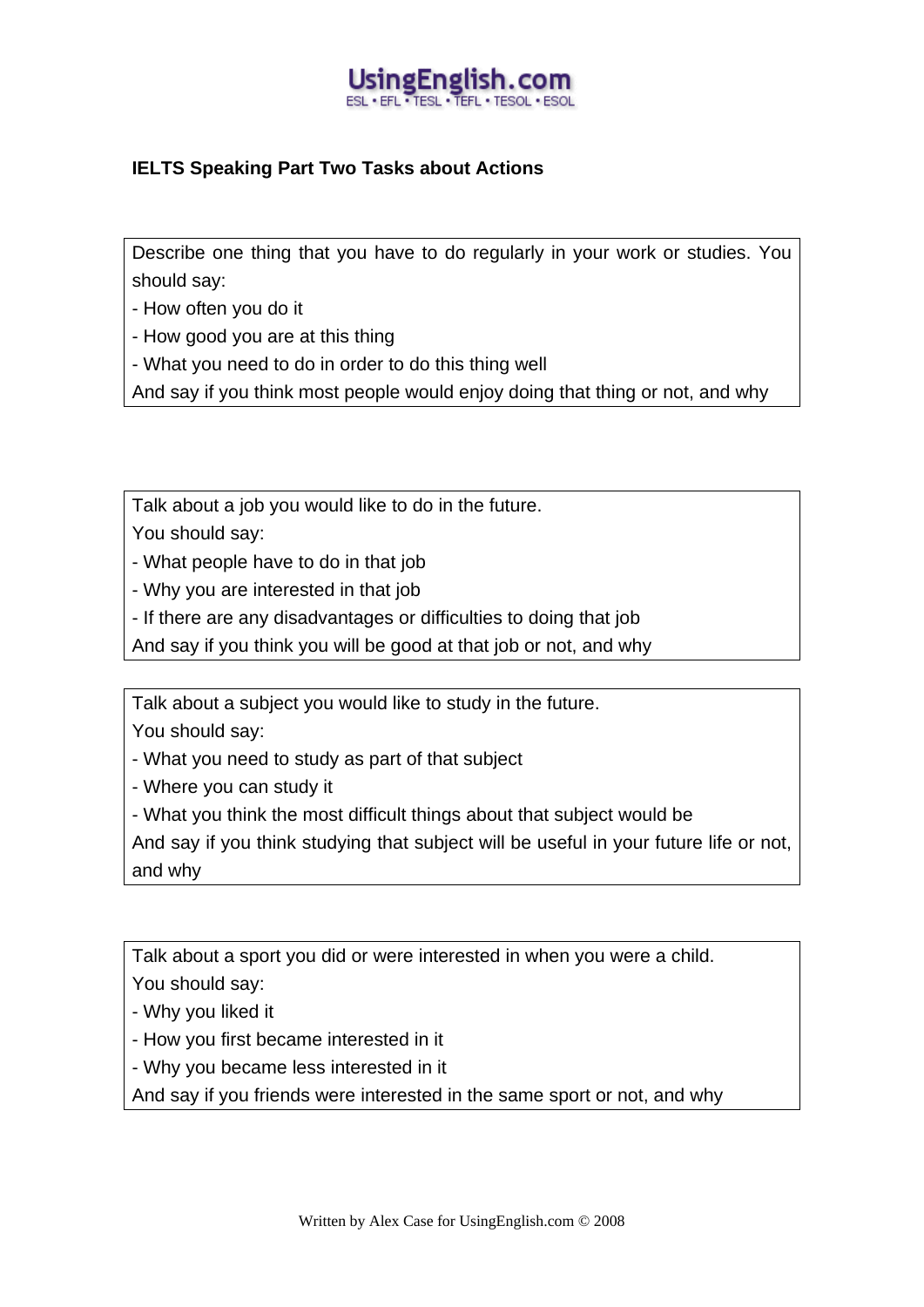# ingFnglish

Describe a project you had to do in your studies or job. You should say:

- Who asked you to do that project

- What the main aim of the project was

- Who helped you with it

And say if you think that project as a success or not, and why

Talk about a hobby you are interested in but have never tried.

You should mention:

- Why you are interested in that hobby

- Why you have never tried it before

- What things you would have to do before you could start doing that hobby

And say if you think most people would also like to try that hobby or not, and why

Talk about one thing you are planning to do or might do next weekend. You should mention:

- Where you can do that thing

- How you can get there

- Any equipment you need to do it

And say whether you are looking forward to doing that thing or not, and why

Talk about one thing you are planning to do after you pass this test.

You should mention:

- What you want to do

- Why you decided you wanted to do that thing

- How long you have had that plan

And say whether a good mark in IELTS will help you achieve that thing or not, and if so how

Talk about another language you would like to learn.

You should say:

- Which countries or regions it is spoken in

- How it is different from your language and from English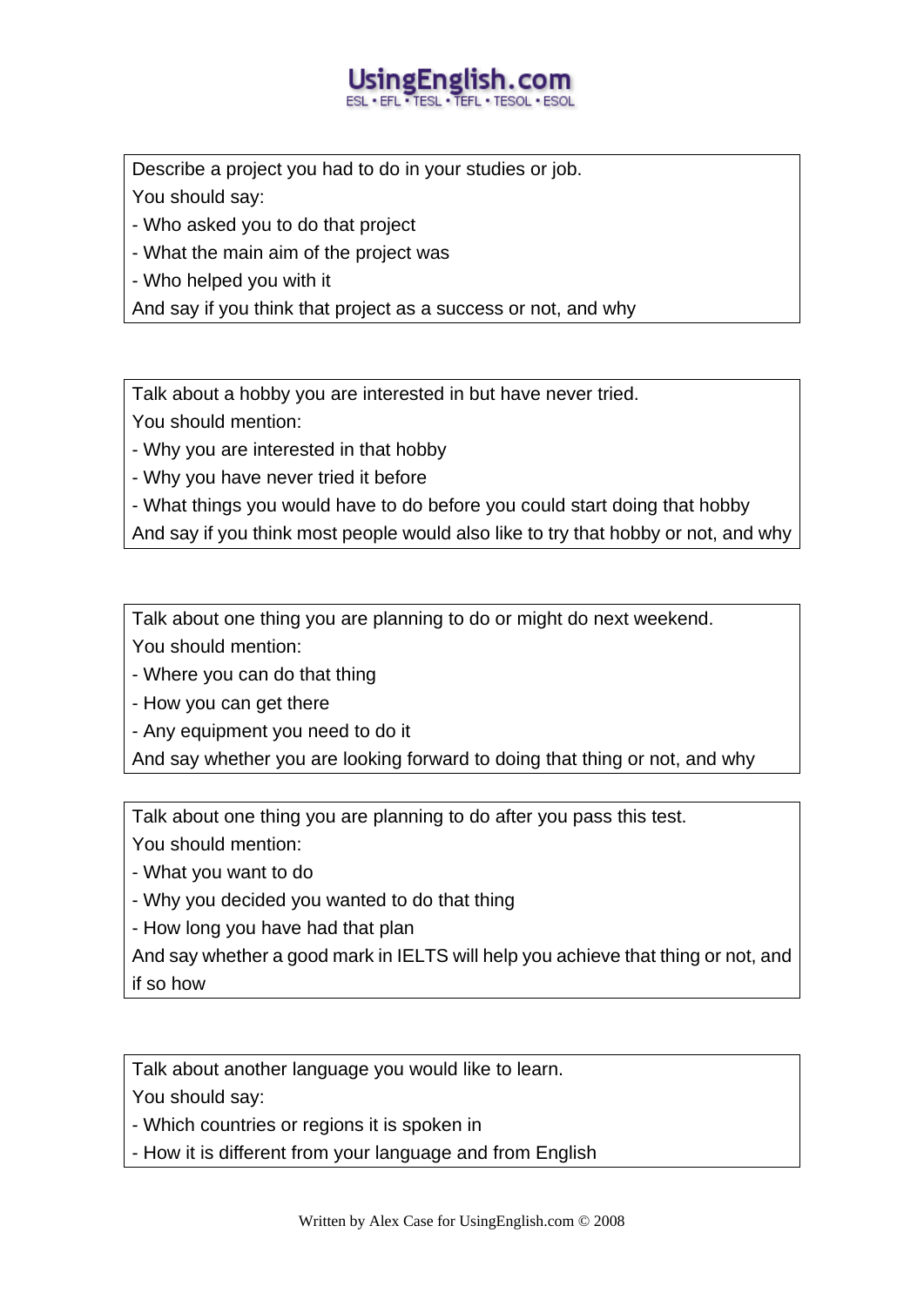- Why you are interested in that language

And say if you think it is more or less difficult to learn than English and your language, and why

Talk about a foreign language apart from English that you are interested in learning.

You should say:

- Where it is the main language

- How that language differs from your language and from English

- How you first became interested in that language

And say if you think that would be an easy language to learn for you or not, and why

Talk about a sport you are interested in but have never played.

You should say:

- What equipment people use to play that sport

- How it is played

- What kinds of people usually play this sport

And say if you think you will do this sport in the future or not, and why

Talk about one method of learning English or another foreign language you have used.

You should say:

- How you found out about this method

- What it consists of

- How it compares to other methods of learning a language

And say if you think that is the best way to learn a language or not, and why

Talk about a test in English or another foreign language you have taken at school or elsewhere.

You should say:

- Where you took the test
- How long it was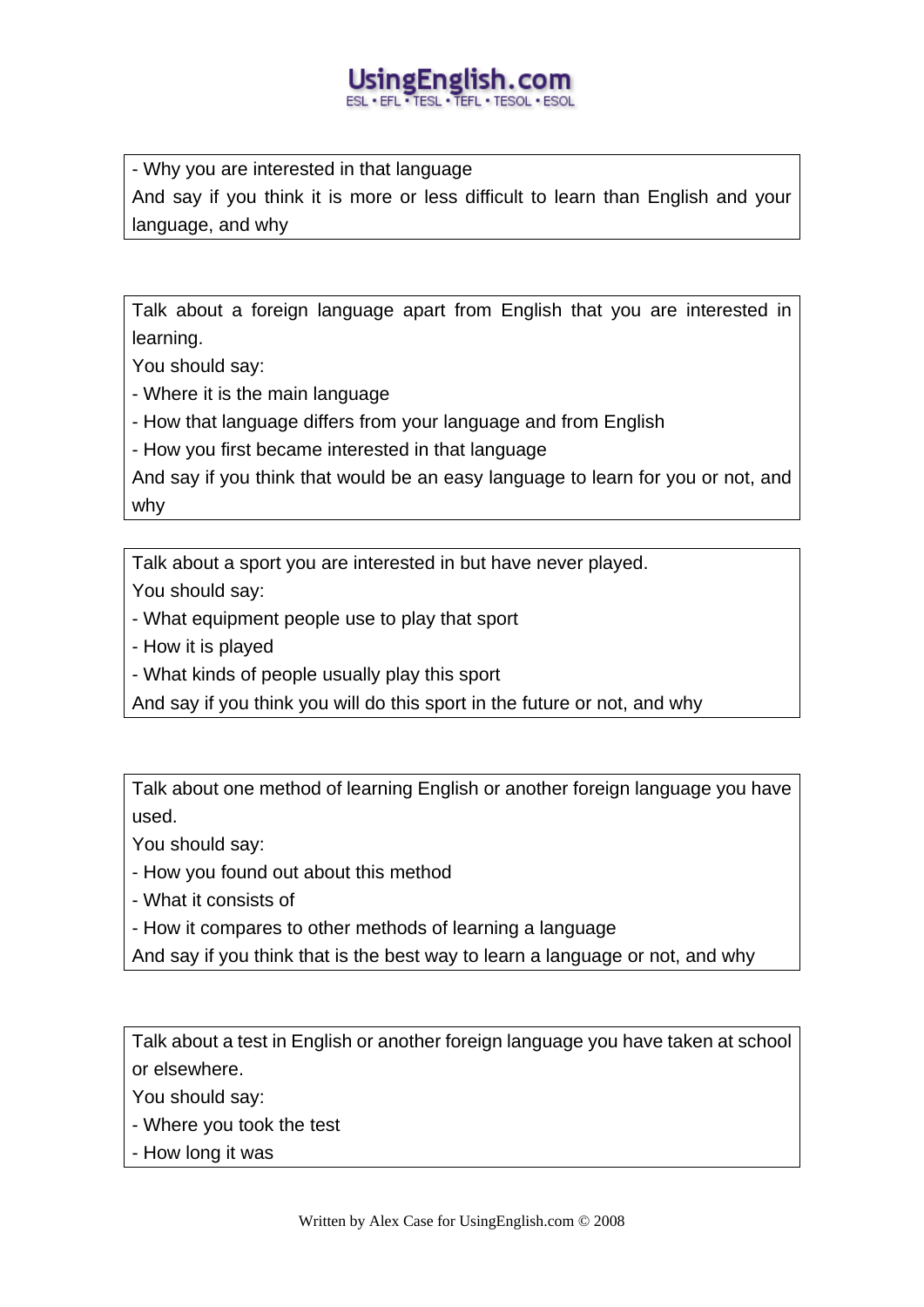#### lsingEnglish.co . TESL . TEFL . TESOL . ES

- What skills and language knowledge was tested And say if you think that was a good test of your language level or not, and why

Talk about a short term goal or ambition you have.

You should say:

- How you first decided on that goal or ambition

- Who you have told about it

- What your next step needs to be in order to achieve it

And say if you think it will be easy to achieve that goal or ambition or not, and why

Talk about a long term goal or ambition you have.

You should say:

- Why you have that goal or ambition

- When you would like to achieve that by

- When you think you will achieve that by

And say what you will do if you can't achieve that goal or ambition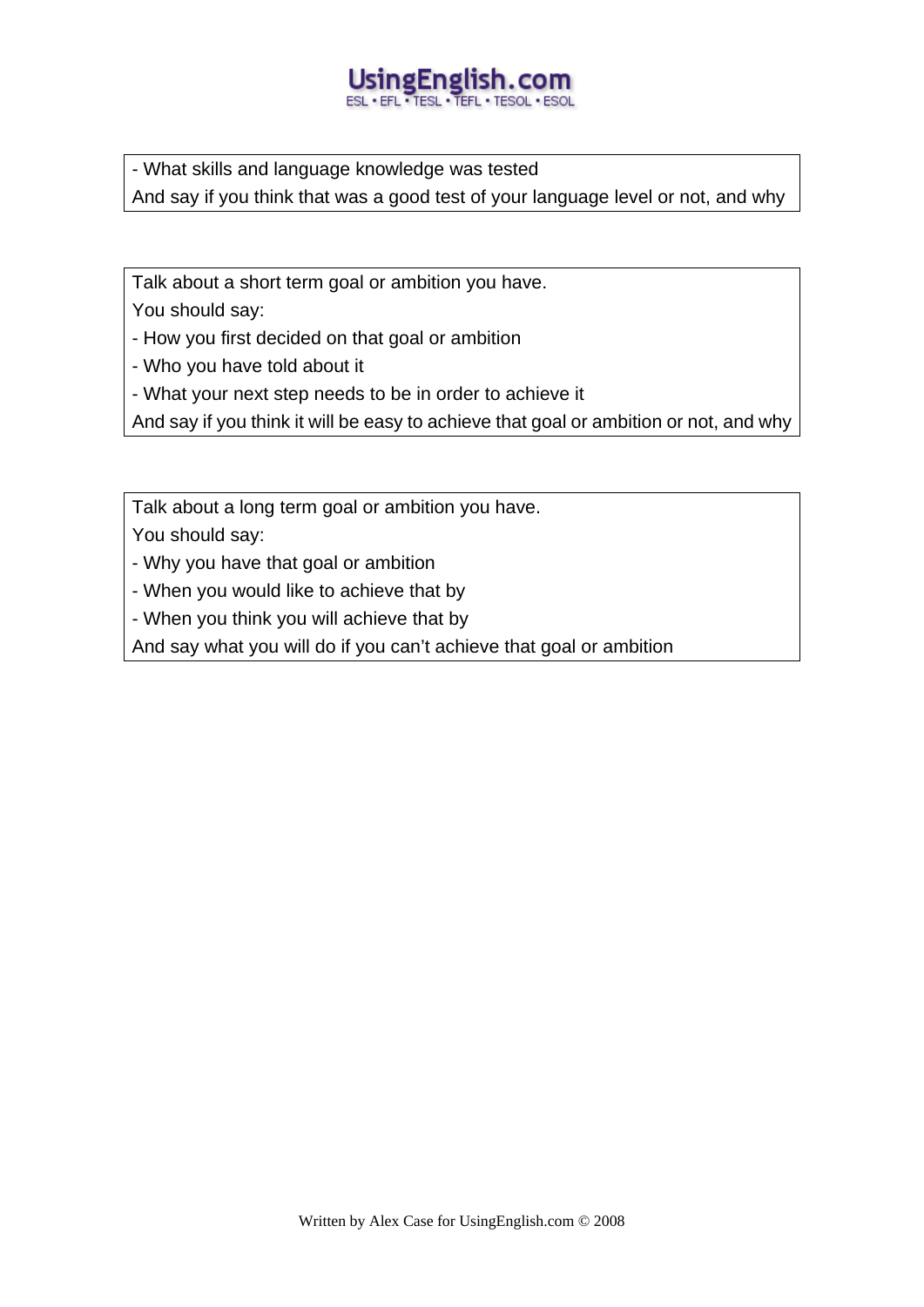

## **IELTS Speaking Part Two Tasks about Things**

Describe an item that you have that is important to you:

You should say:

- What it is

- When, where and how you got it

- How it helps you in your life

And say what you would do if you didn't have one of these

Describe an electronic item that is important to you:

You should say:

- What it looks like

- What it can do

- How it helps you in your life

And say what you would do if you didn't have one of these

Talk about something you use for your work or studies. You should say:

- What it looks like

- What it is used for

- How often you use it

And say if you would be able to do you work or studies without this thing, and if so how

Talk about a thing that is important to take with you when you go away on holiday. You should say:

- What it looks like

- How you use it

- When you first started using it

And say if you think this thing is important to everyone or not, and why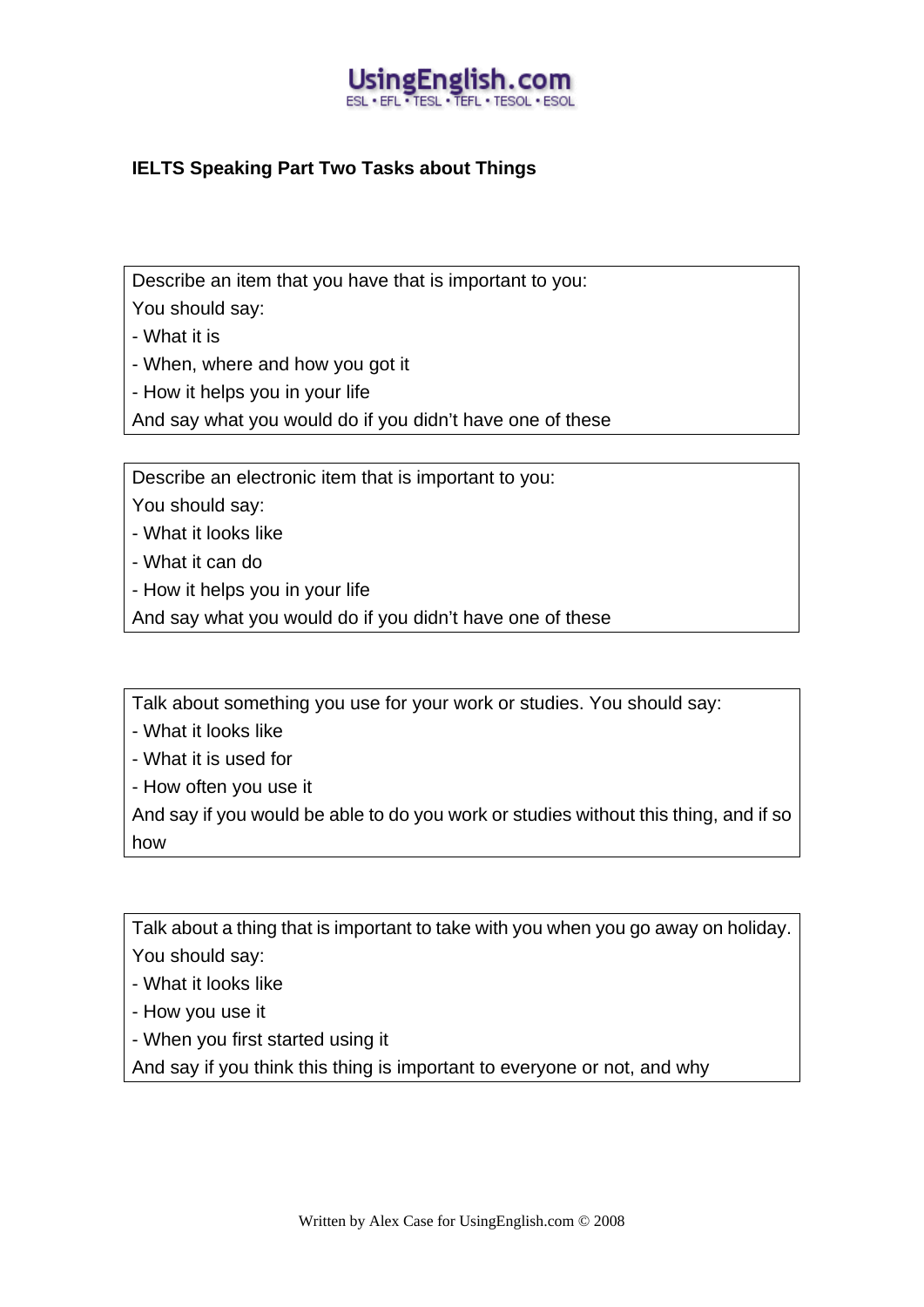#### <u>Ising English</u> TESL . TEEL . TESOL . P

Describe a present that you have received

You should say:

- Who gave it to you

- Why they gave it to you

- If you liked it or not

And say what kind of person that present might be suitable for

Describe a present that you gave someone

You should say:

- Who you gage it to

- Why you gave them a present

- Why you chose that present

And say if you think they enjoyed that present or not, and why

Describe a famous food from your hometown or country. You should say:

- What it looks like
- What it tastes like
- When and how it is usually eaten

And say why you think it is famous

Describe an item of clothing that you often wear:

You should say:

- What it looks like
- When and how you got it
- When you wear it

And say how it compares to other clothes you have

Describe an item of clothing that you have had for a long time

You should say:

- What it looks like
- How long you have had it

- How you got it

And say why you have had never got rid of it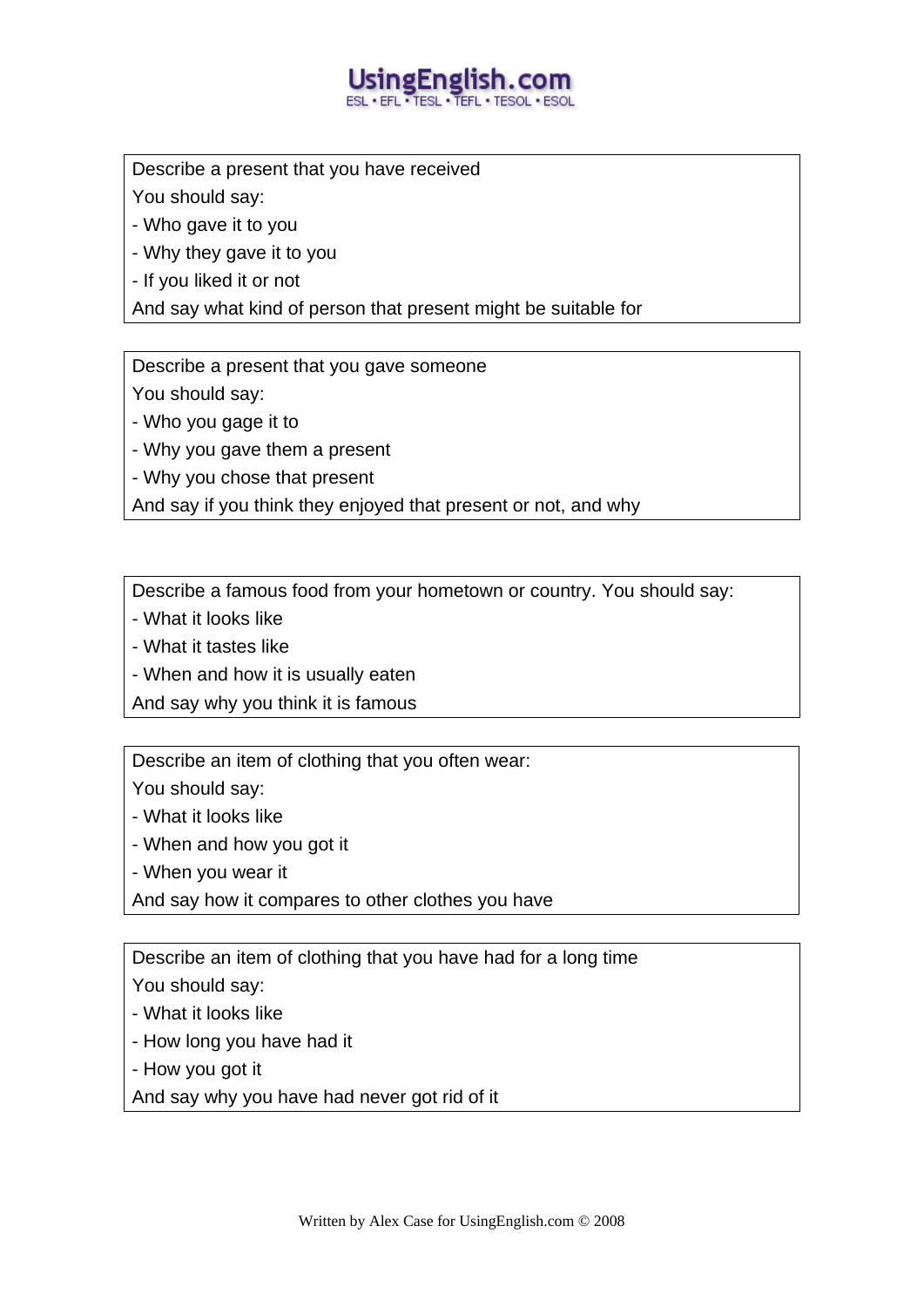# ingEnglish

Describe a possession that you have had for a long time You should say: - What it looks like

- How long you have had it

- How you got it

And say why you have had never got rid of it

Talk about a pet you have or have had. You should mention:

-What it looked like

-What its personality was like

-What you do or did with it

And say what kind of person a similar pet might be suitable for.

Talk about something that is in your bag or pocket now

You should say:

- What it looks like

- How and when you use it

- How and when you first got it

And say if you could live without it or not, and why

Talk about an English book you have read or used.

You should say:

- How you got that book

- Why you read or used it
- What you learnt from using it

And say if you would like to use a book like that again or not, and why

Talk about something you would particularly like to purchase. You should mention: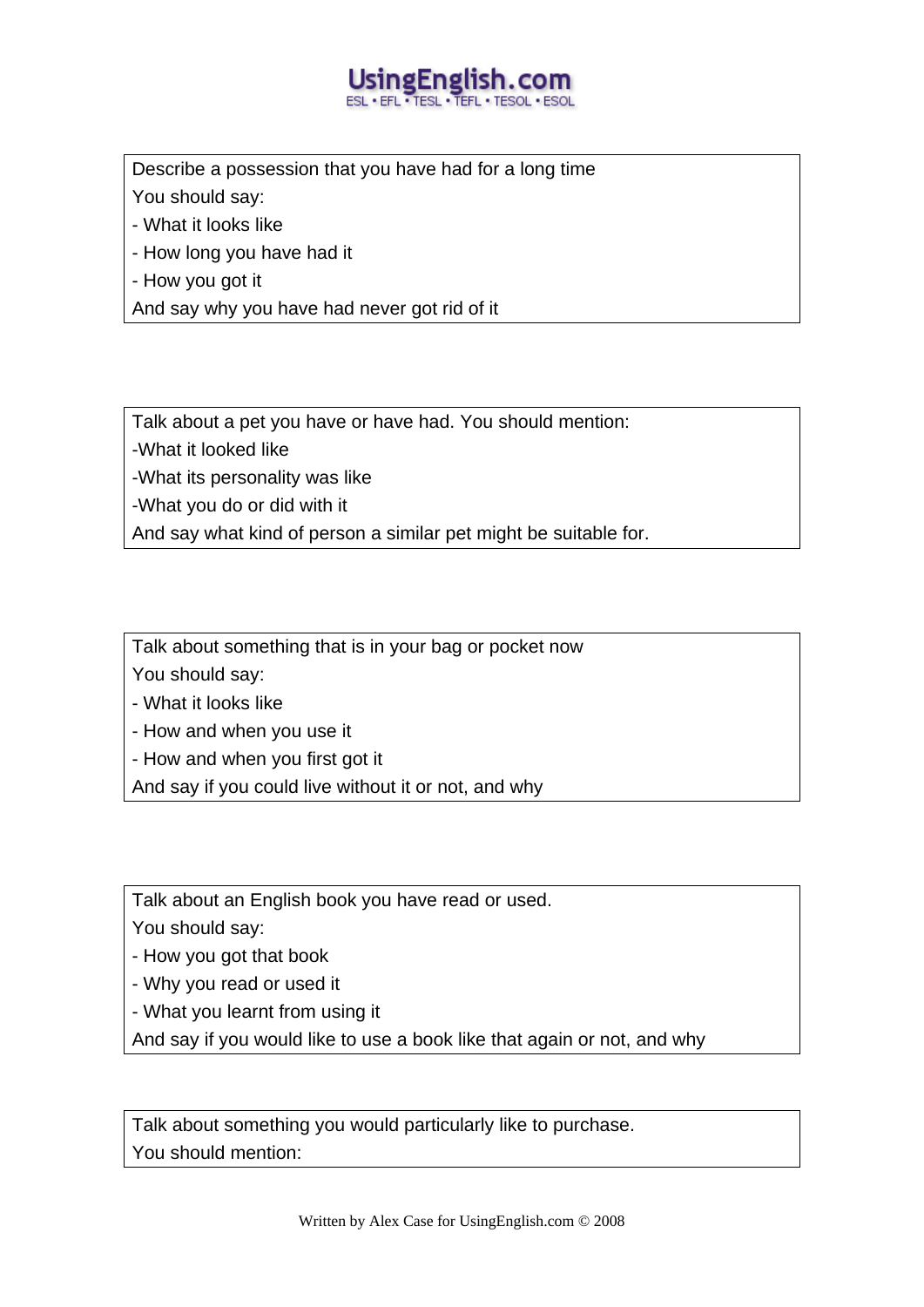#### ingEnglish TESL . TEEL . TESOL

- How much is costs
- Where it can be bought

- Why you want it

And say if you think you will be able buy it in the near future or not, and why

Describe the transport system for commuters in your city or country. You should say

-What kind of transport is available

- -Which kind of transport is the most popular
- -What the good points and bad points of the transport system is
- And say how you think it should be changed in the future.

Talk about a musical instrument you would like to be able to play but can't. You should say:

- What the instrument looks like
- How it is played
- What kinds of music people play on it

And say if you think you would be able to learn to play that instrument well or not, and why

Describe a wild animal in your country. You should say:

-What it looks like

-Where it lives

-What it does

And say if you would like to live near one of these animals or not, and why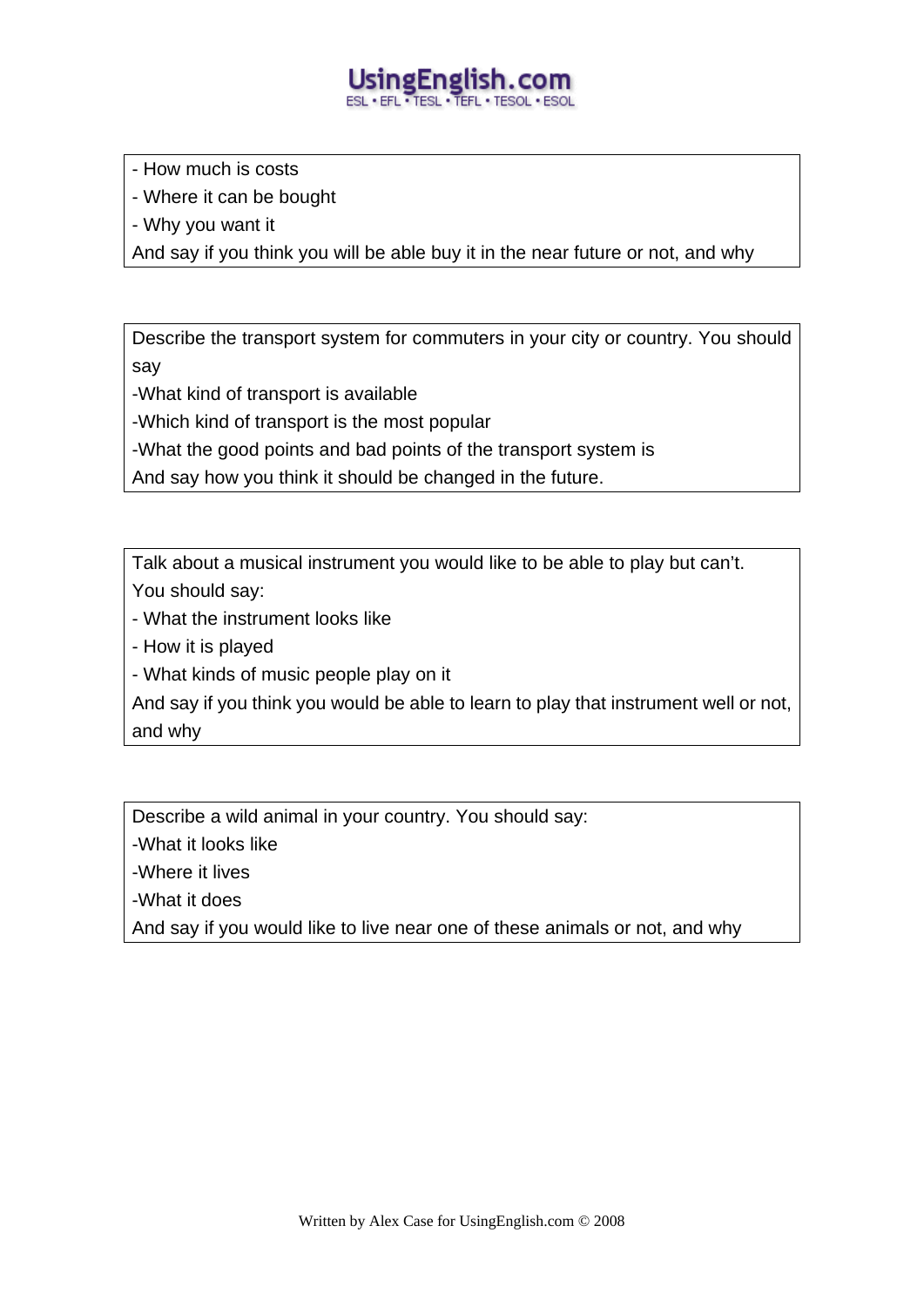## singEnglish TESL . TEEL . TESOL

## **IELTS Speaking Part Two Tasks about Times**

Talk about a future festival or celebration in your family or your country. You should say:

- If it will be an important celebration

- What will be celebrated

- What you will do on that day

And say if you think you will enjoy that day or not, and why

Talk about a time when you visited someone else's house You should say:

- When and how you were invited

- How you replied to the invitation

- If you took anything with you

- What you did in that person's house

And say if you prefer socialising in people's homes or in restaurants etc

Describe a party that you have been to:

You should say:

- Who gave the party

- Why you were invited

- Why the party was given

And say if you enjoyed the party or not, and why

Talk about an important day in your life.

You should say:

- When this day was
- If you were alone or with others
- Where you were and what happened

And explain why this day was important to you

Talk about a birthday you remember well.

You should say:

- What you did

- Who you spent the day with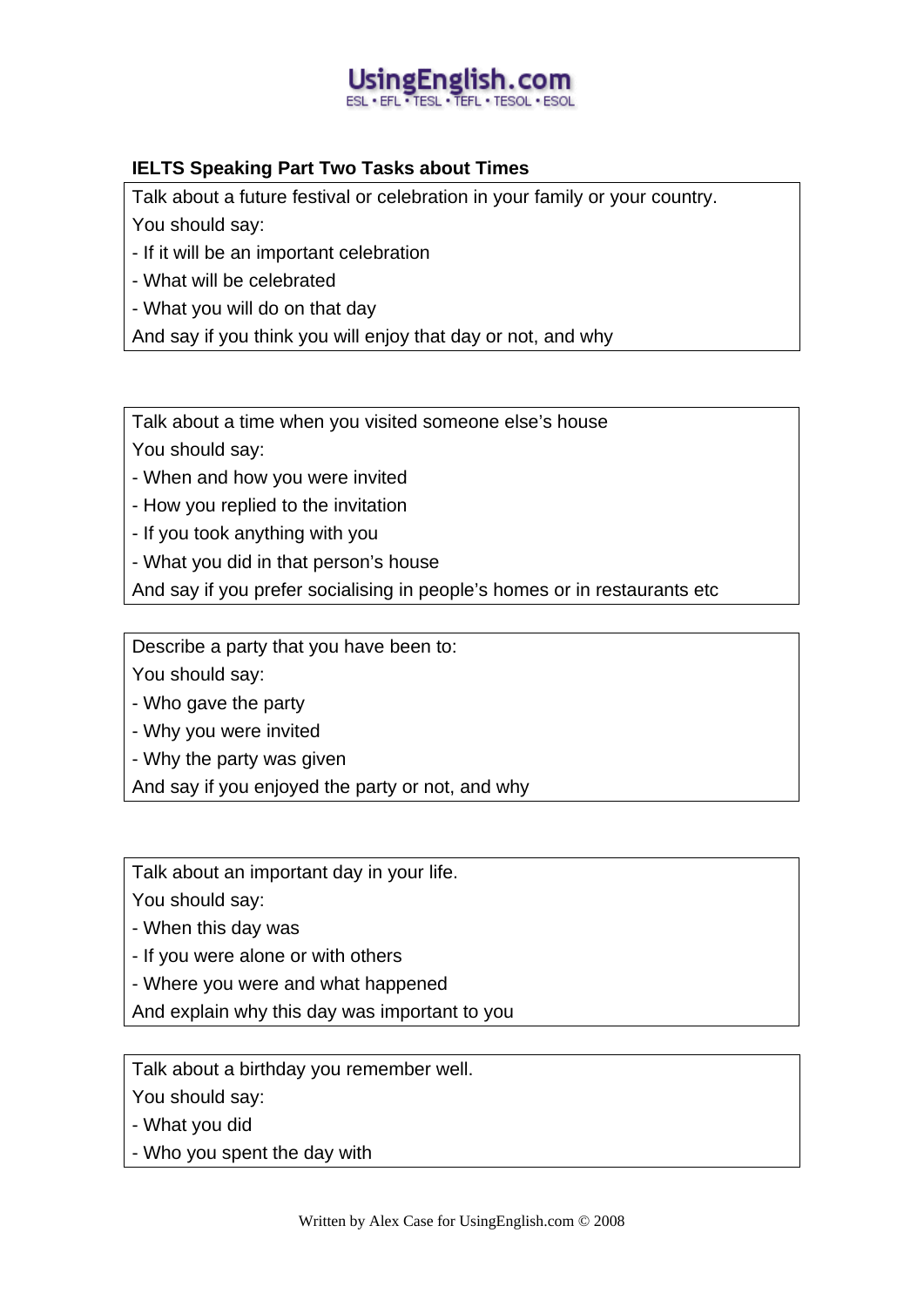#### singEnglish. FFI . TESL . TEFL . TESOL . P

- Why you remember that birthday so well And say if you would like to have exactly the same kind of birthday again or not, and why

Describe a holiday you have had:

You should say:

-How you travelled

- What activities you did on holiday

- Who you went with

And say if you would recommend that holiday to a friend or not, and why

Describe your typical day when you are not working or studying You should say:

- What things you do

- How long you spend doing those things

- What the most enjoyable thing you do is

And say if those days are usually the same or vary

Describe a typical festival or celebration in your country:

You should say:

- When the celebration takes place

- Why people celebrate at that time

- What people do during this celebration

And say if that celebration is important to you or not, and why

Talk about your last or a recent family gathering.

You should say:

- Why you got together

- Where you got together

- What you did together

And say if everyone enjoyed themselves or not, and why